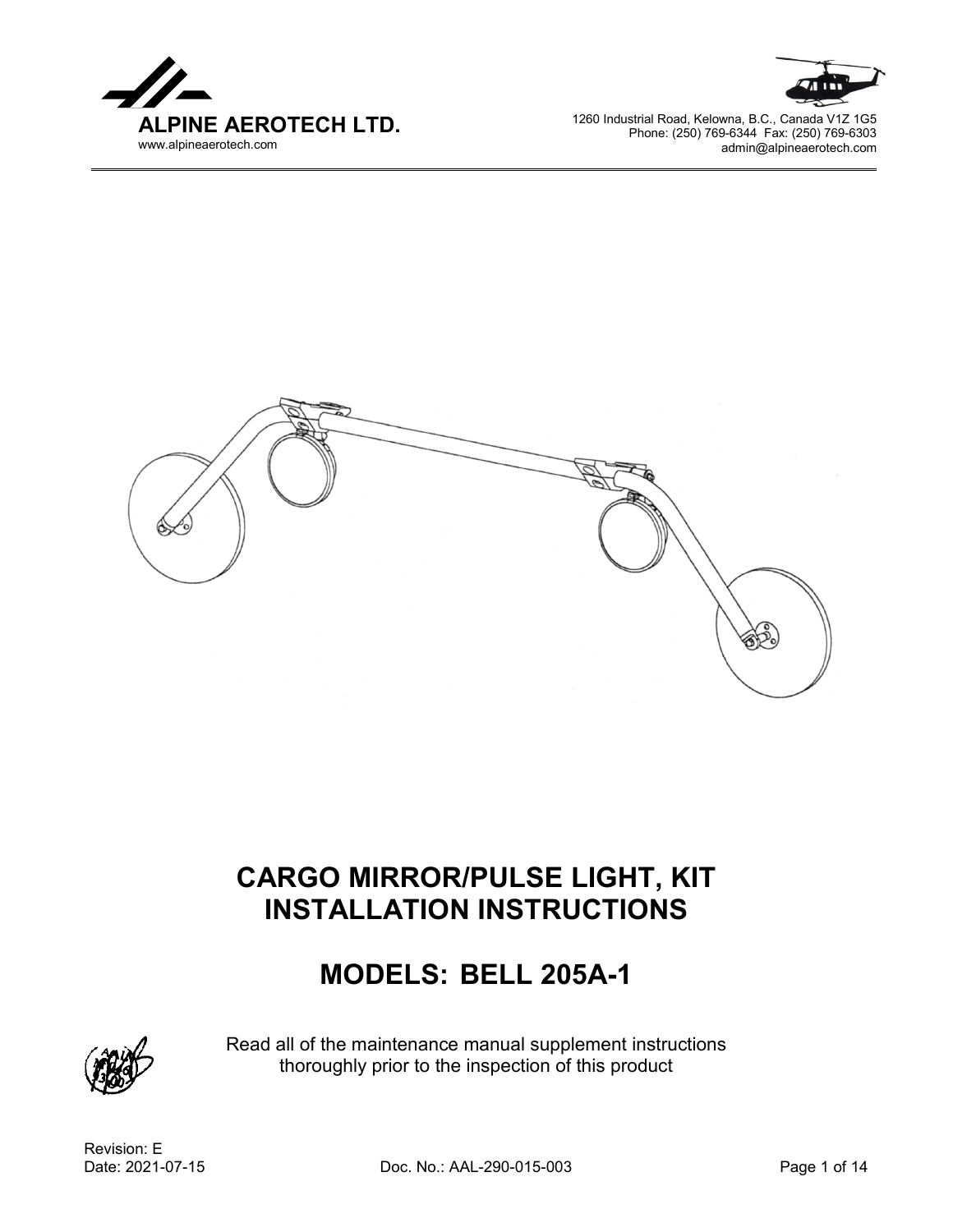



#### **Weight & Balance**

| <b>Part Number</b><br>AAL-290-010-901 | <b>Description</b><br>Mirror/Light, Kit | <b>Weight</b><br>$10.34*$<br>$4.69$ (Kg) | Long. Arm<br>4.22<br>.11(m) | Lat. Arm<br>0.00<br>0.00(m) |
|---------------------------------------|-----------------------------------------|------------------------------------------|-----------------------------|-----------------------------|
| AAL-290-010-002                       | Mirror, Kit                             | $5.90*$<br>$2.68$ (Kg)                   | 3.12<br>.08 (m)             | 0.00<br>0.00(m)             |

\* Total increase in weight to aircraft.

## **Aircraft Applicability**

1. Model: Bell Helicopter 205A-1 Serial No: All

#### **General Notes**

- 1. All Installation Instructions shall be accomplished in accordance with (IAW) standard aircraft practices. Refer to the current revision of the FAA publications AC 43.13-1B and AC 43.13-2B for details on standard aircraft practices.
- 2. Torque fasteners IAW the tension type torque limits indicated in the current revision of the FAA publication AC 43.13-1B, Table 7-1 unless otherwise specified.
- 3. All Dimensions are in imperial measures (inches/pounds).
- 4. Refer to the current revision of the Cargo Mirror/Pulselight, Kit Illustrated Parts Breakdown (AAL-290-015-103) for the part numbers of the item(s) referenced within this document.
- 5. Refer to the current revision of the Cargo Mirror/Pulselight, Kit Maintenance Manual Supplement (AAL-290-015-203) for instructions on continuing airworthiness for the item(s) referenced within this document.
- 6. Install Pulselight Control Unit, Assy (Item 15) IAW the current revision of the Precise Flight, Pulselight Installation Manual, PPRI-3000, section 2.4, 2.6 & 3.2
- 7. If changes to this document are required, Alpine Aerotech Ltd. shall revise all pages and reissue the entire document.
- 8. Alpine Aerotech Ltd. shall make any subsequent revisions of this document available upon request. Alpine Aerotech Ltd. also recommends that the end user of this product periodically verify the revision level of this document.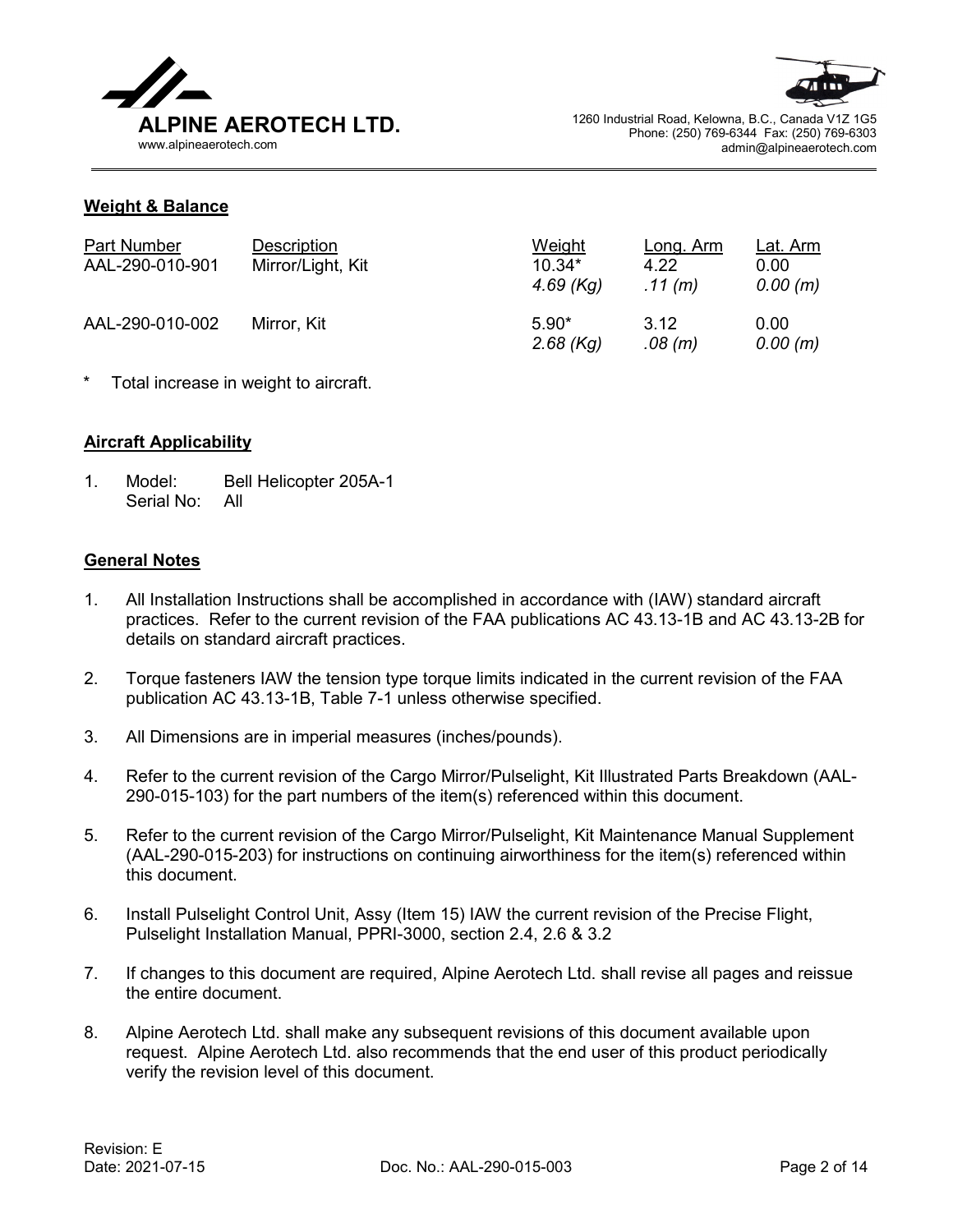



#### **Installation Notes**

- Coordinate Insert (Items 2 & 3) positions with holes in LHS (Item 4) and RHS (Item 5) Mounting Block, Assys.  $\bigwedge$
- Apply fillet of Sealant (Item C02) to periphery of Mounting Block, Assys (Item 4 & 5) after installation. Sealant is not supplied, procure locally.  $/2$
- Utilize Adhesive (Item C01) for installation of inserts into their respective honeycomb panels. Adhesive is not supplied, procure locally.  $\sqrt{3}$
- Apply fillet of Sealant (Item C02) to groove of grommet (Item 38) before installation. Sealant is not supplied, procure locally.  $\sqrt{4}$
- Violet and gray wires shown connected for alternating strobe.  $\sqrt{5}$
- Brown wires joined for high speed pulse rate.  $\sqrt{6}$
- Apply Adhesive (Item C03) to faying surfaces of cable tie mount (Item 39) and inverter bay panel. Adhesive is not supplied, procure locally.  $\bigwedge$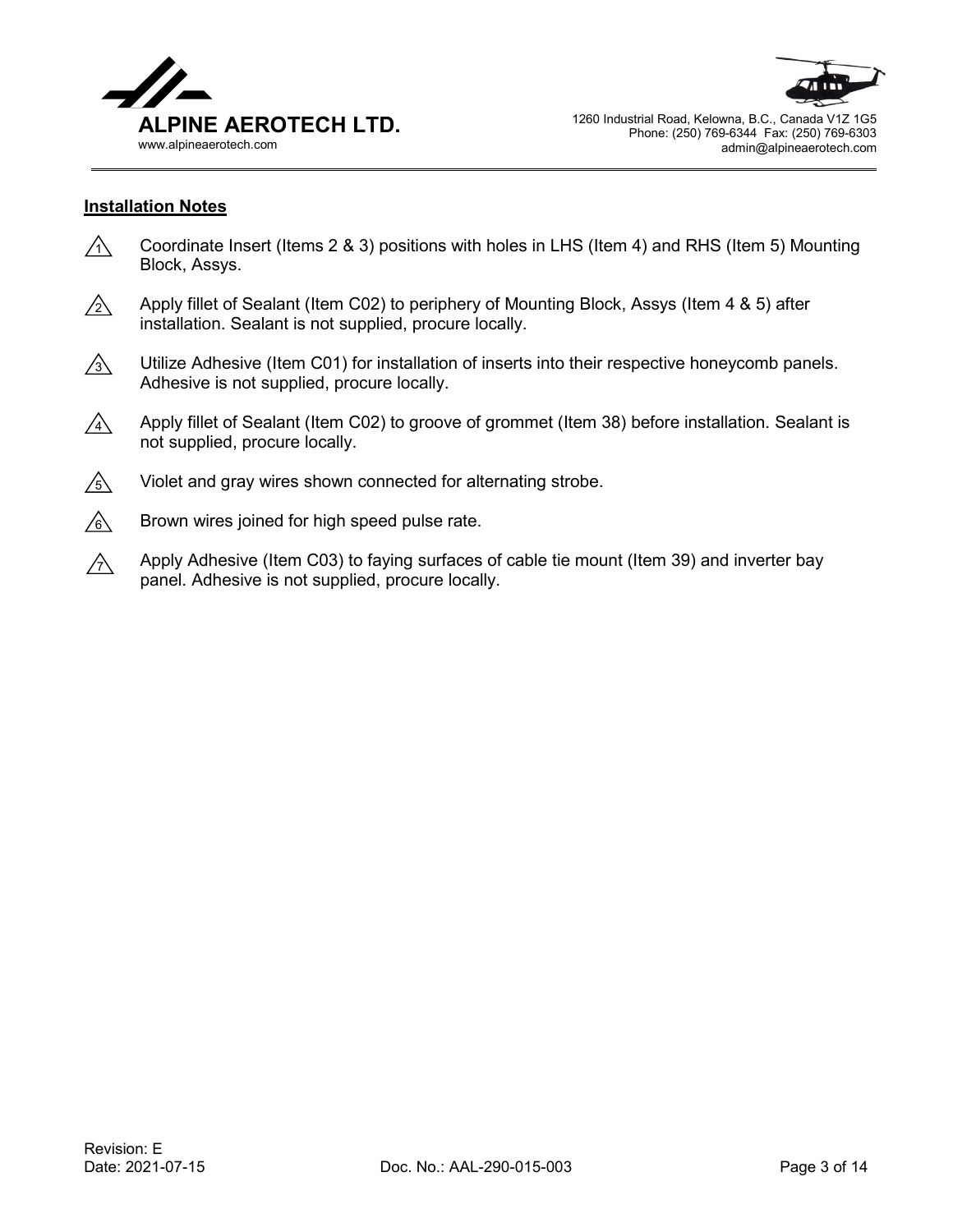



1. Gain access to the inverter bay panel on the underside of the aircraft nose. Reference Figure 1.



**Figure 1**

2. Remove the inverter bay panel. Reference Figure 1.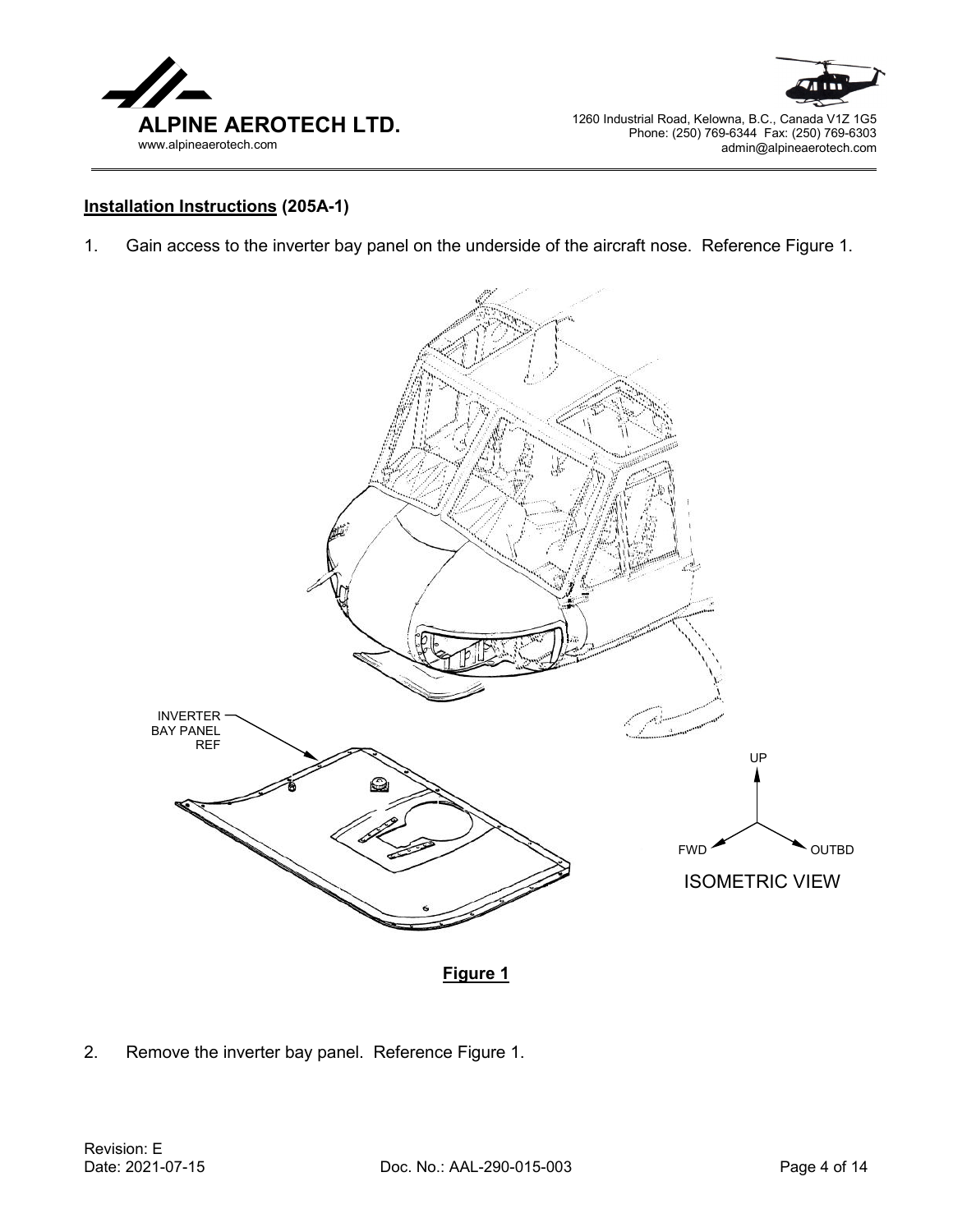



3. Roughly position the Mounting Block, Assys (Items 4 & 5) on the outside of the inverter bay panel. Reference Figure 2.





- 4. Lay the Crosstube, Assy (Item 9) into the slots in the Mounting Block, Assys (Items 4 & 5). Reference Figure 2.
- 5. Align the Crosstube, Assy (Item 9) perpendicular to the aircraft butt line axis and position the Mounting Block, Assys according to the dimensions shown. Reference Figure 2.
- 6. Mark locations of the four inserts and install them in accordance with Bell Structural Repair Manual BHT-ALL-SRM, Section 3-2-12.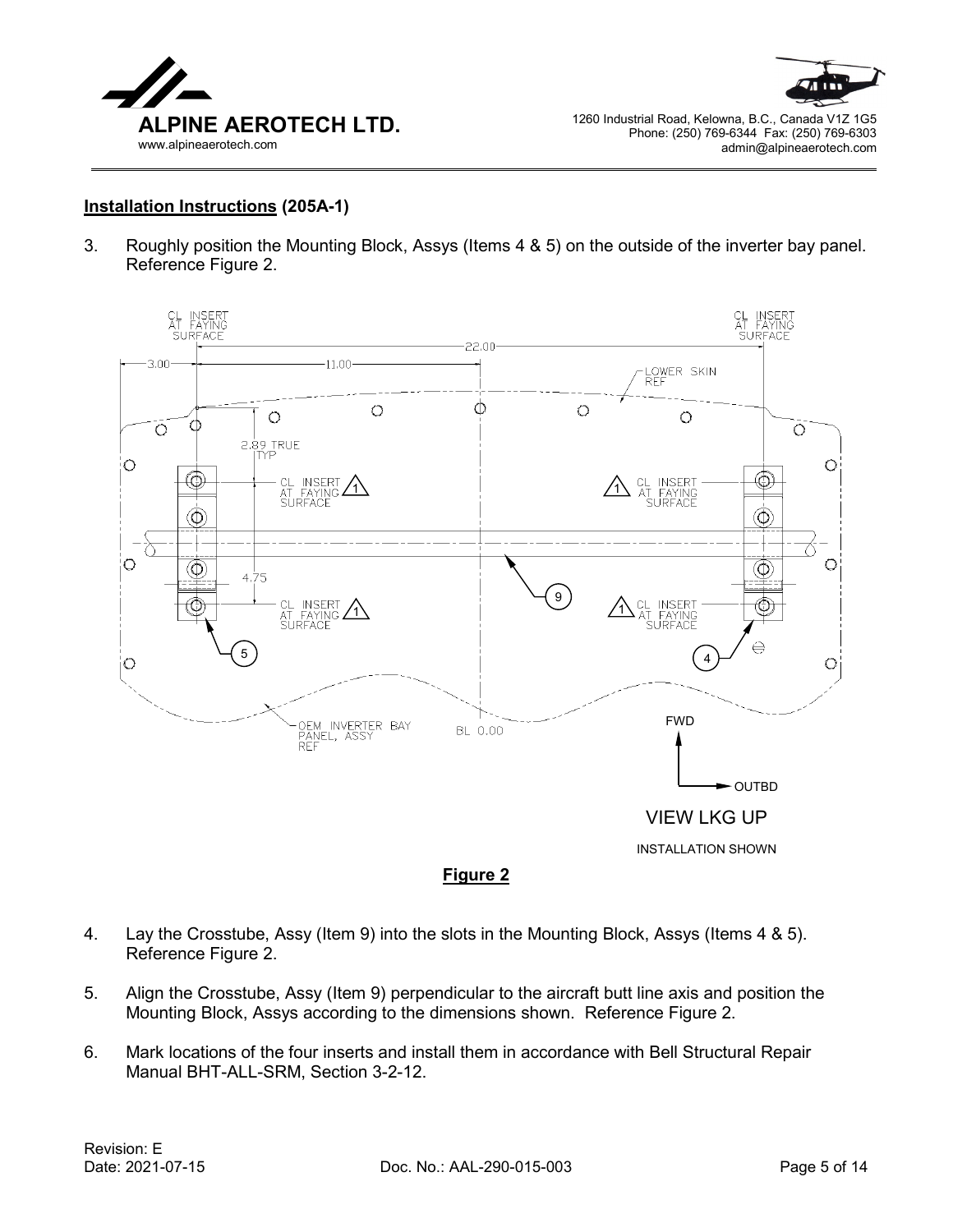

### **Installation Instructions (205A-1)**

7. Install the remaining fasteners in the Mounting Block, Assys (Items 4 & 5) and add a fillet of Sealant (Item C02) around the edge of each Mounting Block, Assy. Reference Figures 4 & 5.









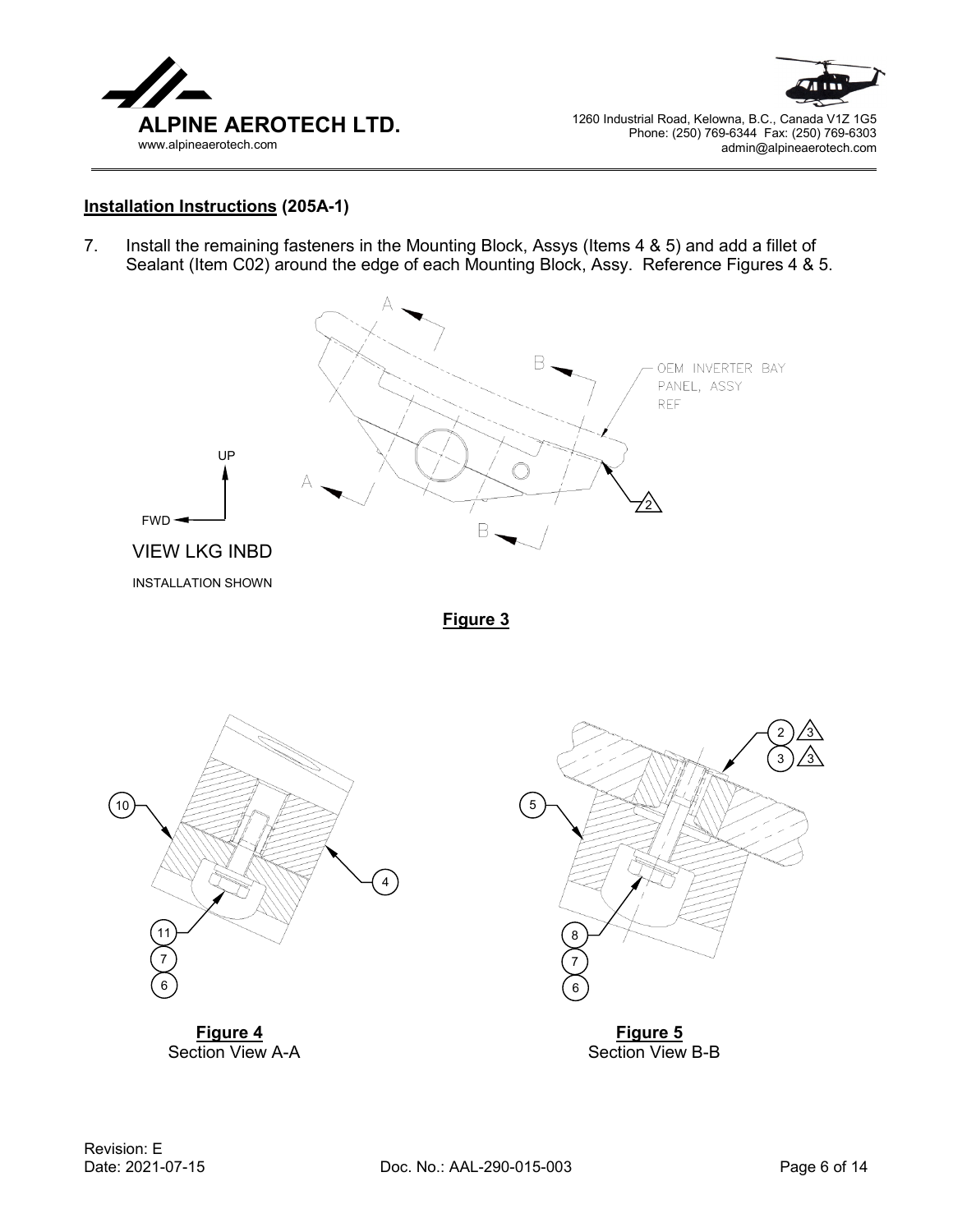

### **Installation Instructions (205A-1)**

8. Install the Mirror, Assys (Item 12) on the Crosstube, Assy (Item 9). Reference Figure 6.

## **NOTE: Discard the OEM lock washers (split ring washers) that come supplied with the Mirror, Assys (Item 12) and replace with Washer, Lock (Item 13).**



#### **Figure 6**

9. Loosely attach the Crosstube, Assy (Item 9) to the Mounting Block, Assys (Items 4 & 5) with the Cap, Details (Item 10) and the supplied hardware. Reference Figures 4 & 5.

### **NOTE: Do not apply final torque to fasteners common to the Cap, Details until the desired pilot/co-pilot viewing angle is established.**

- 10. Cargo Mirror installation complete.
- 11. Perform a General Inspection of all items to ensure proper installation.
- 12. Update the aircraft logbook to reflect the installation of the Cargo Mirror, Kit.

#### **NOTE: For installation of the Pulselight, Kit, proceed with steps 13 to 29.**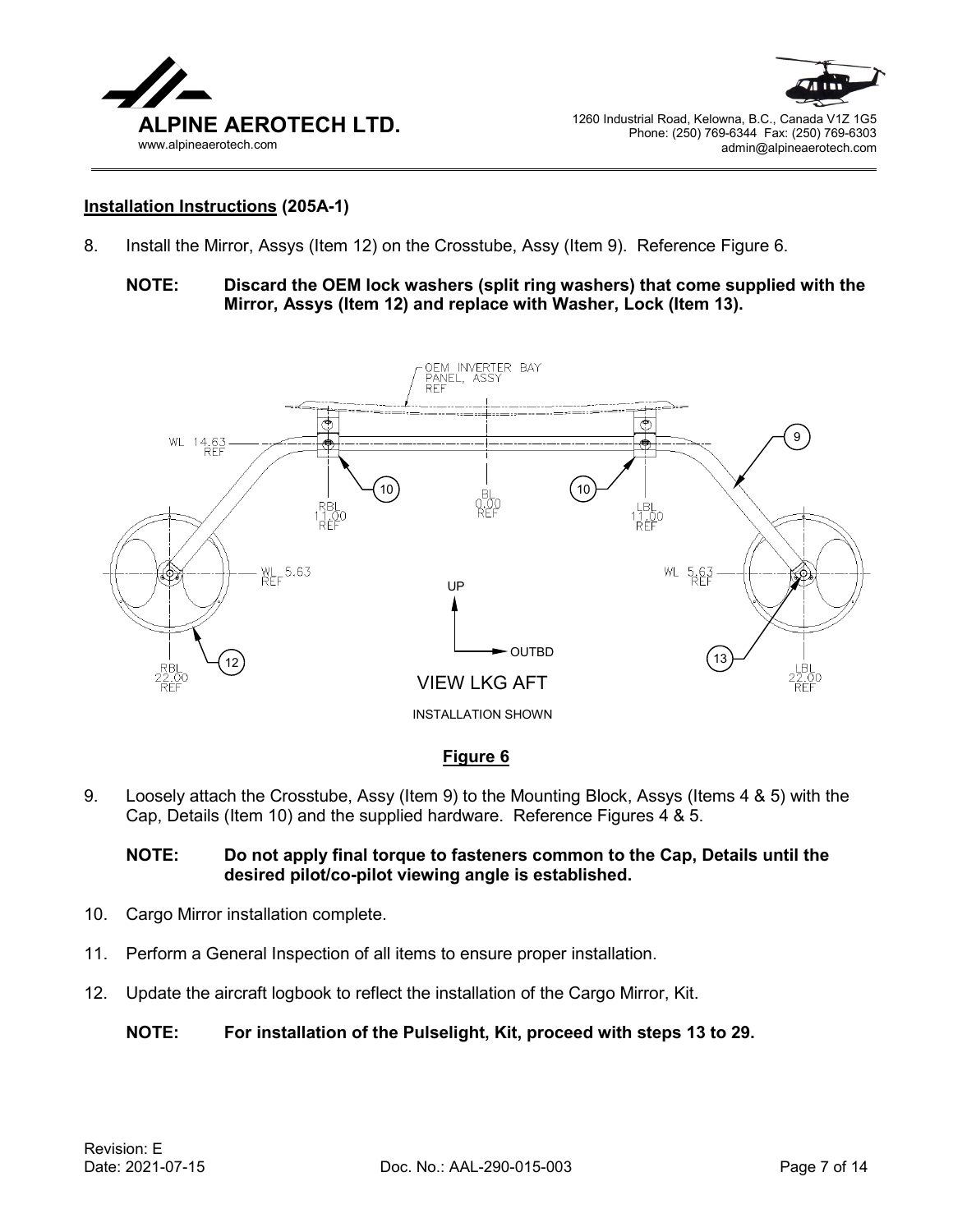



#### **Installation Instructions (205A-1)**

13. Mark the location of wire holes in the inverter bay panel in accordance with the dimensions outlined below. Reference Figure 7.



**Figure 7**

- 14. Drill and epoxy the wire holes as per standard practices outlined in Bell Structural Repair Manual BHT-ALL-SRM. Reference Figure 7.
- 15. Install the Grommets (Item 38) in the lower skin of inverter bay panel as shown. Reference Figures 7 & 8.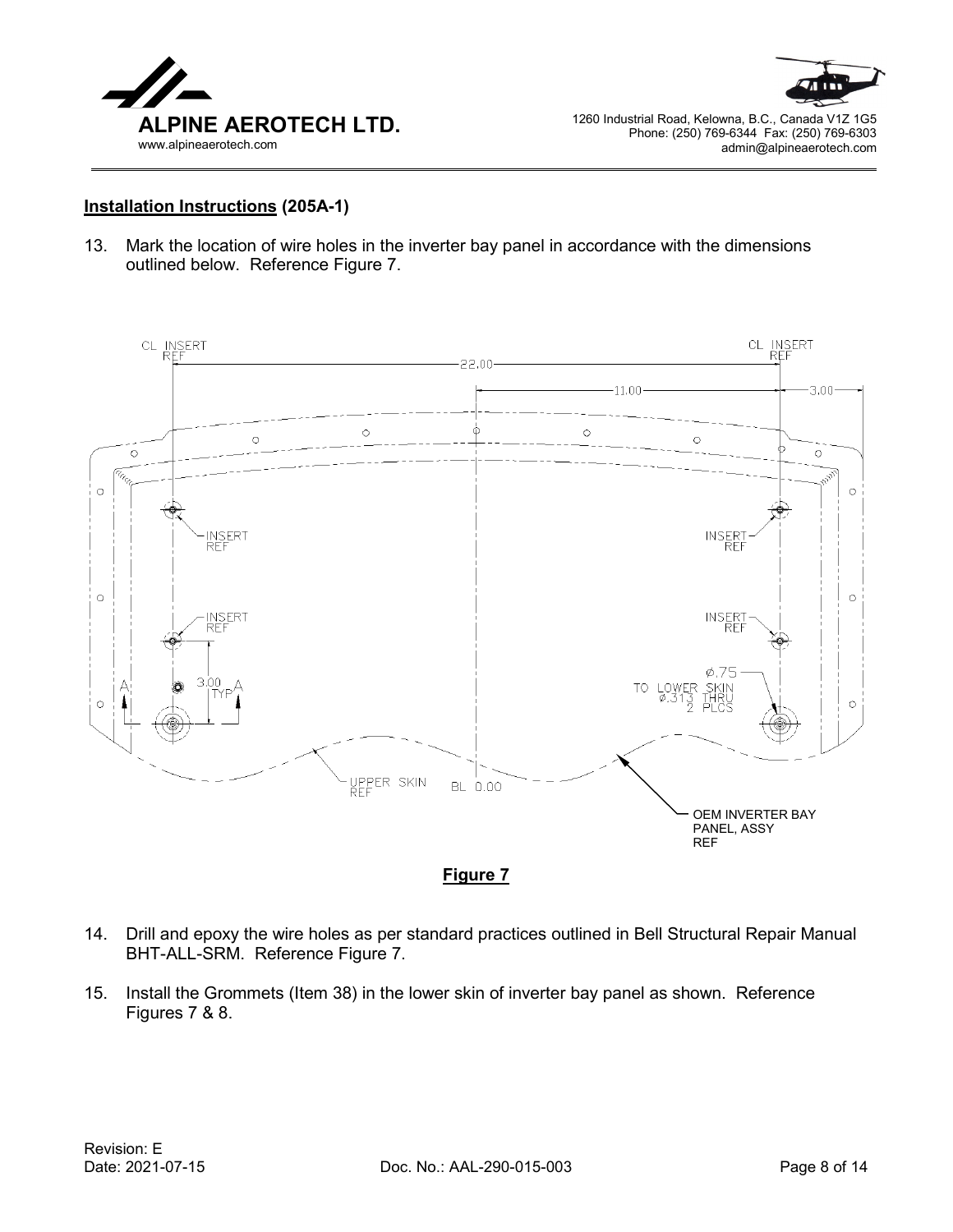

16. Lead the supplied wiring harness (Item 40) through the appropriate wire holes and associated Grommets (Item 38) in the inverter bay panel keeping the male connector on the inside of the panel. Reference Figure 8 & 11.



17. Install the Housing, Assys (Item 32) on the Mounting Block, Assys (Items 4 & 5). Reference Figures 9 & 10.

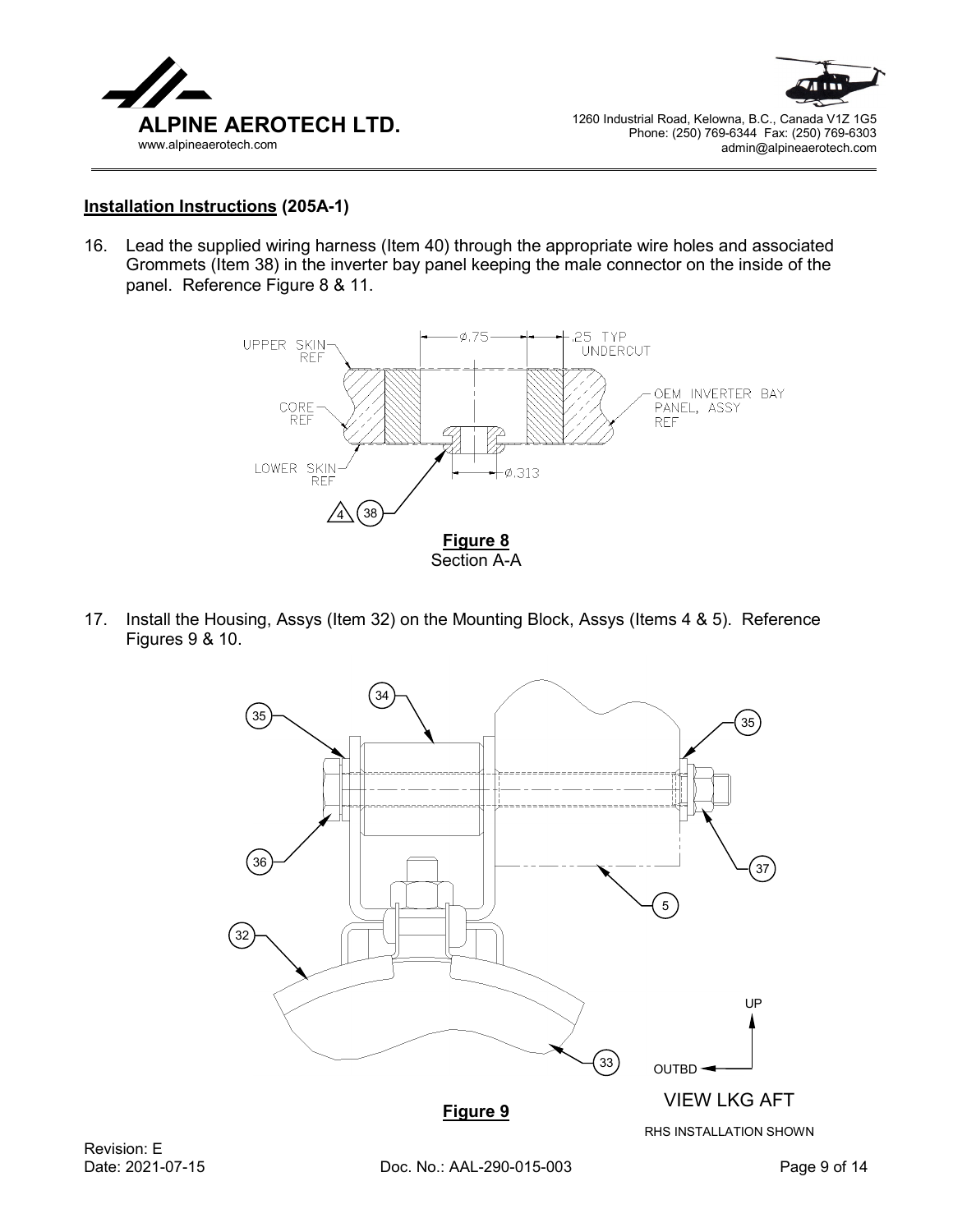

#### **Installation Instructions (205A-1)**

18. Connect the Wiring Harness, Assy (Item 40) to the appropriate Housing, Assys (Item 32) and assemble with Lamp, Assys (Item 33). Reference Figures 9, 10 & 13.



## **Figure 10**

- 19. Bond the cable tie mounts to the inner surface of the inverter bay panel using the specified urethane adhesive (Item C03). Reference Figure 11. Allow the adhesive to cure before proceeding to Step 20.
- 20. Secure the Wiring Harness, Assy (Item 40) to the inverter bay panel using cable ties and bonded cable tie mounts. Reference Figure 11.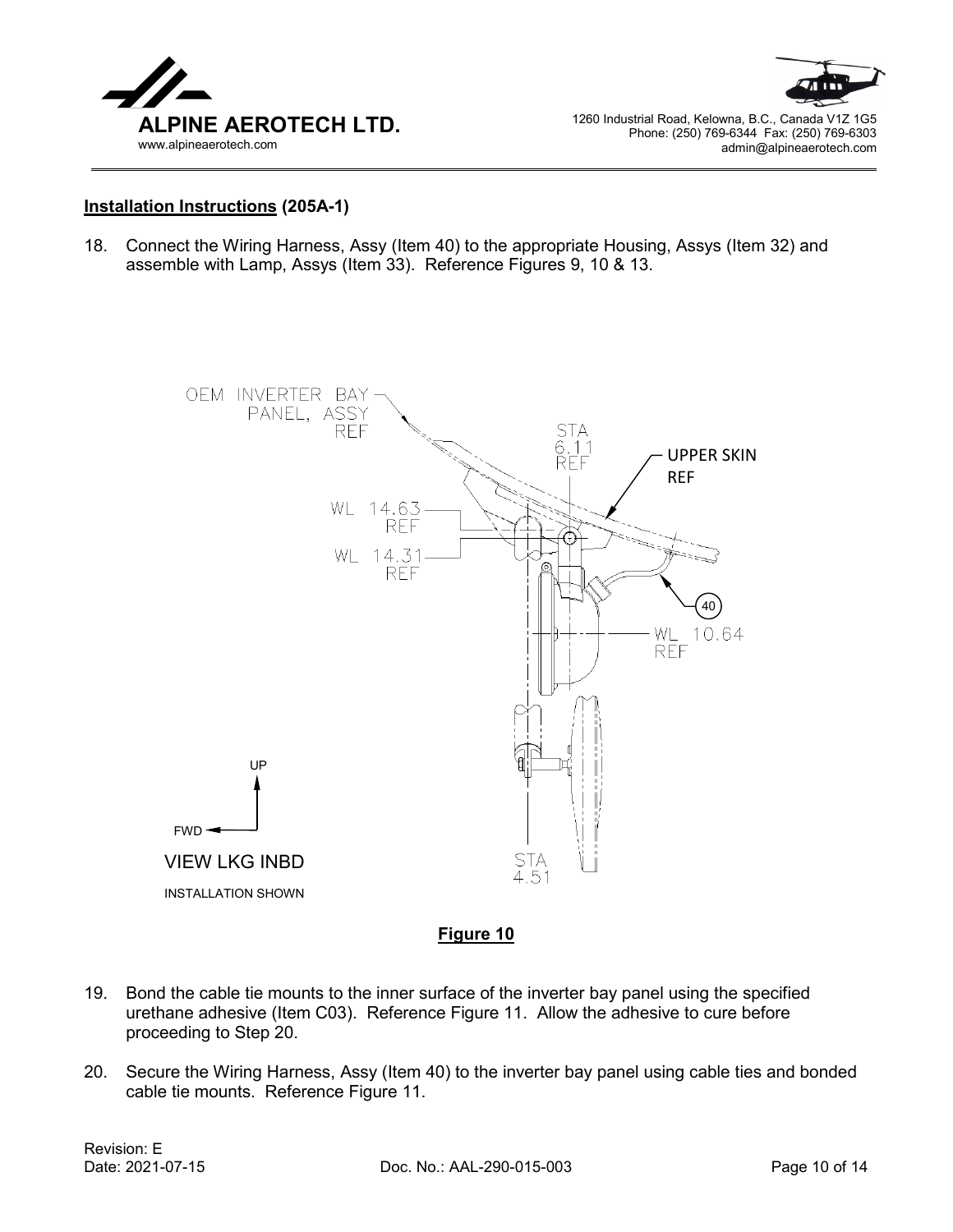



# **Installation Instructions (205A-1)**





- 21. Mount the Control Unit, Assy (Item 15) to the aircraft radio rack.
	- **NOTE: Location on the aircraft radio rack is to be determined by the installer. Ancillary items required to accomplish installation of Control Unit, Assy are to be supplied by the installer. Weight and Balance information is to be recalculated as required.**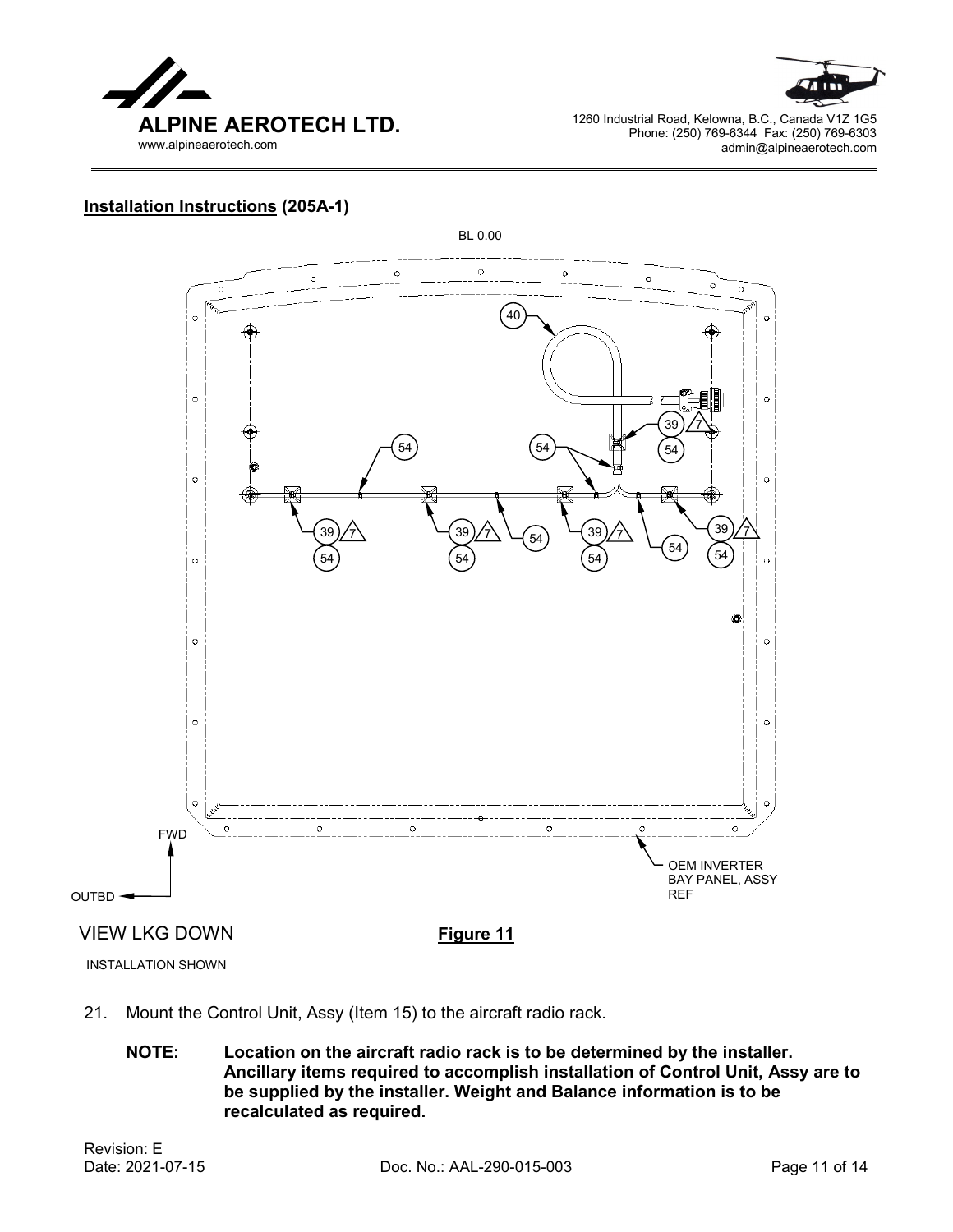

# **Installation Instructions (205A-1)**

22. Install the Bracket, Assy (Item 42) on the lower side of the OEM inverter bay panel assy with the supplied hardware as shown. Reference Figure 12.



**Figure 12**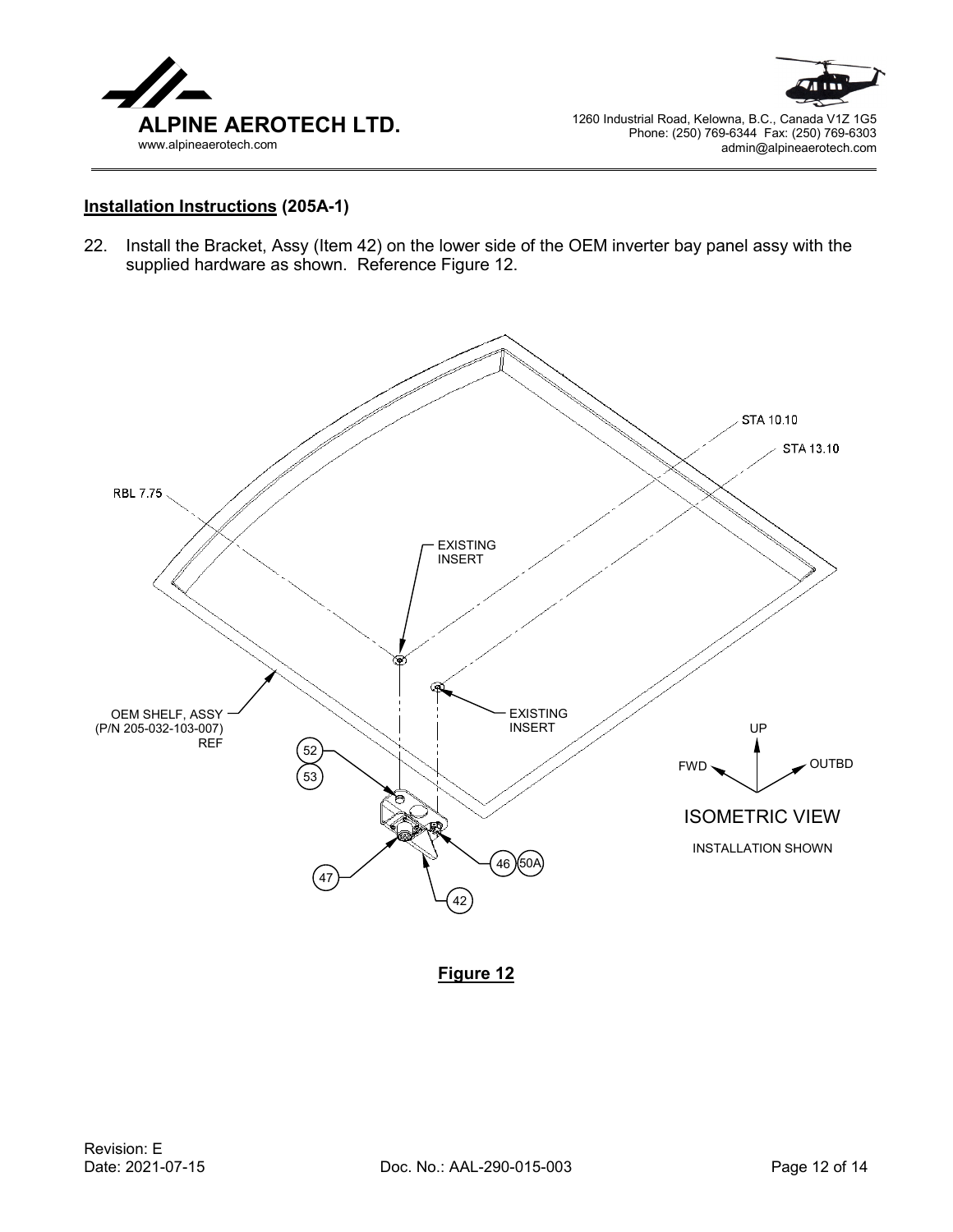

23. Lead the free (raw) ends of the supplied Wiring Harness, Assys (Item 47 & 50A) from the Bracket, Assy (Item 42) to the Control Unit, Assy (Item 15) on the radio rack and wire accordingly. Reference Figure 13.

### **NOTE: Ensure Wiring Harness, Assys (Item 47 & 50A) are properly secured to avoid the possibility of pinching, chaffing or other damage to the wires.**

24. Locate and install the Toggle Switch (Item 51) in a suitable location on the flight control panel. Label the switch as necessary.



**Figure 13**